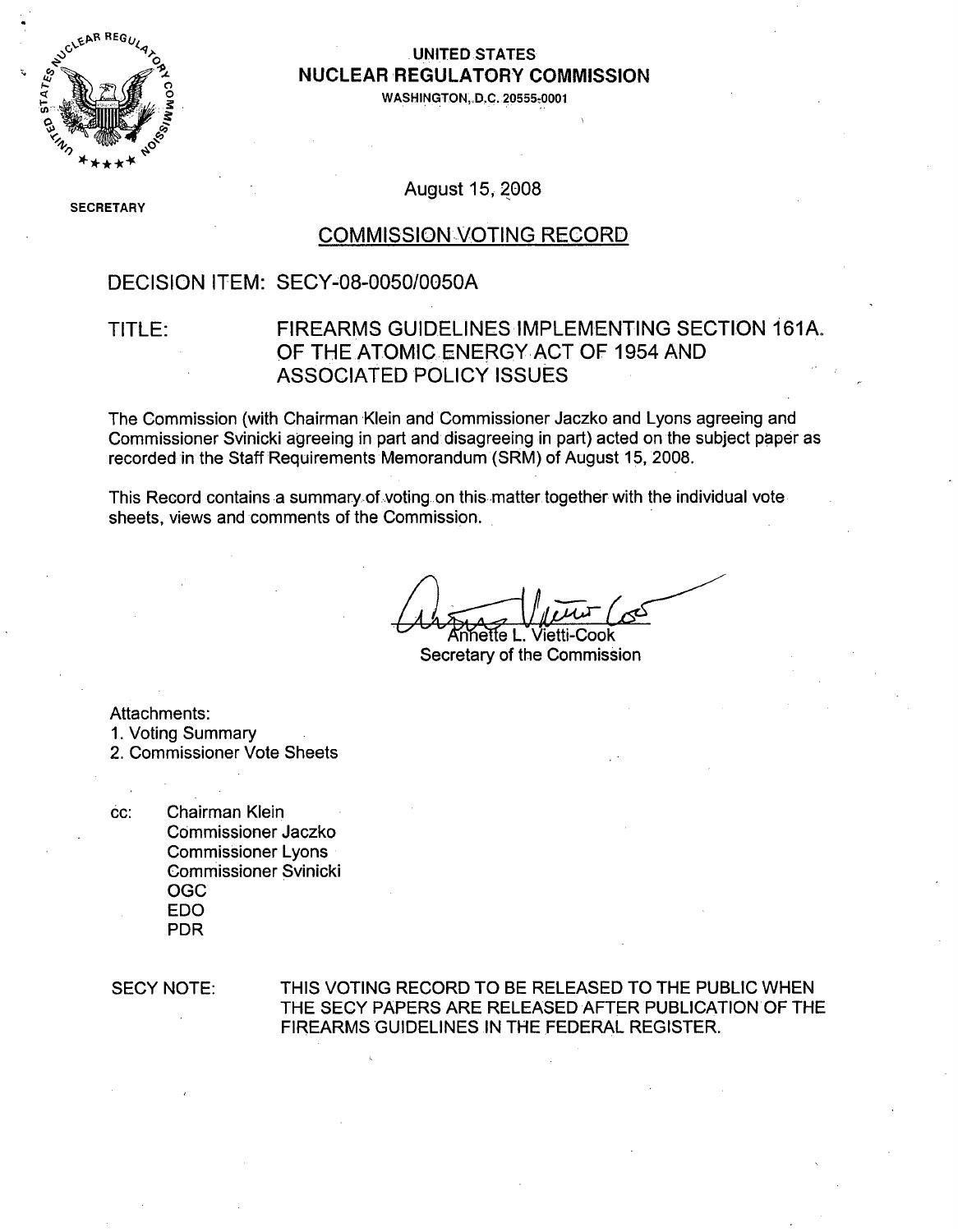### VOTING SUMMARY - SECY-08-0050/0050A

## RECORDED VOTES

|                       | APRVD DISAPRVD ABSTAIN PARTICIP COMMENTS | <b>NOT</b> | DATE               |
|-----------------------|------------------------------------------|------------|--------------------|
| CHRM. KLEIN           | Χ                                        | Χ          | 7/30/08            |
| COMR. JACZKO          | Χ<br>Χ                                   | Χ<br>Χ     | 5/9/08<br>8/4/08   |
| <b>COMR. LYONS</b>    | Χ<br>Χ                                   | Χ<br>Χ     | 5/14/08<br>7/31/08 |
| <b>COMR. SVINICKI</b> | Χ<br>Χ<br>Χ                              | Χ<br>Х     | 5/19/08<br>8/4/08  |

#### COMMENT RESOLUTION

In their vote sheets, Chairman Klein and Commissioner Jaczko and Lyons approved and Commissioner Svinicki approved in part and disapproved in part the staffs recommendations and provided some additional comments. Subsequently, the comments of the Commission were incorporated into the guidance to staff as reflected in the SRM issued on August 15, 2008.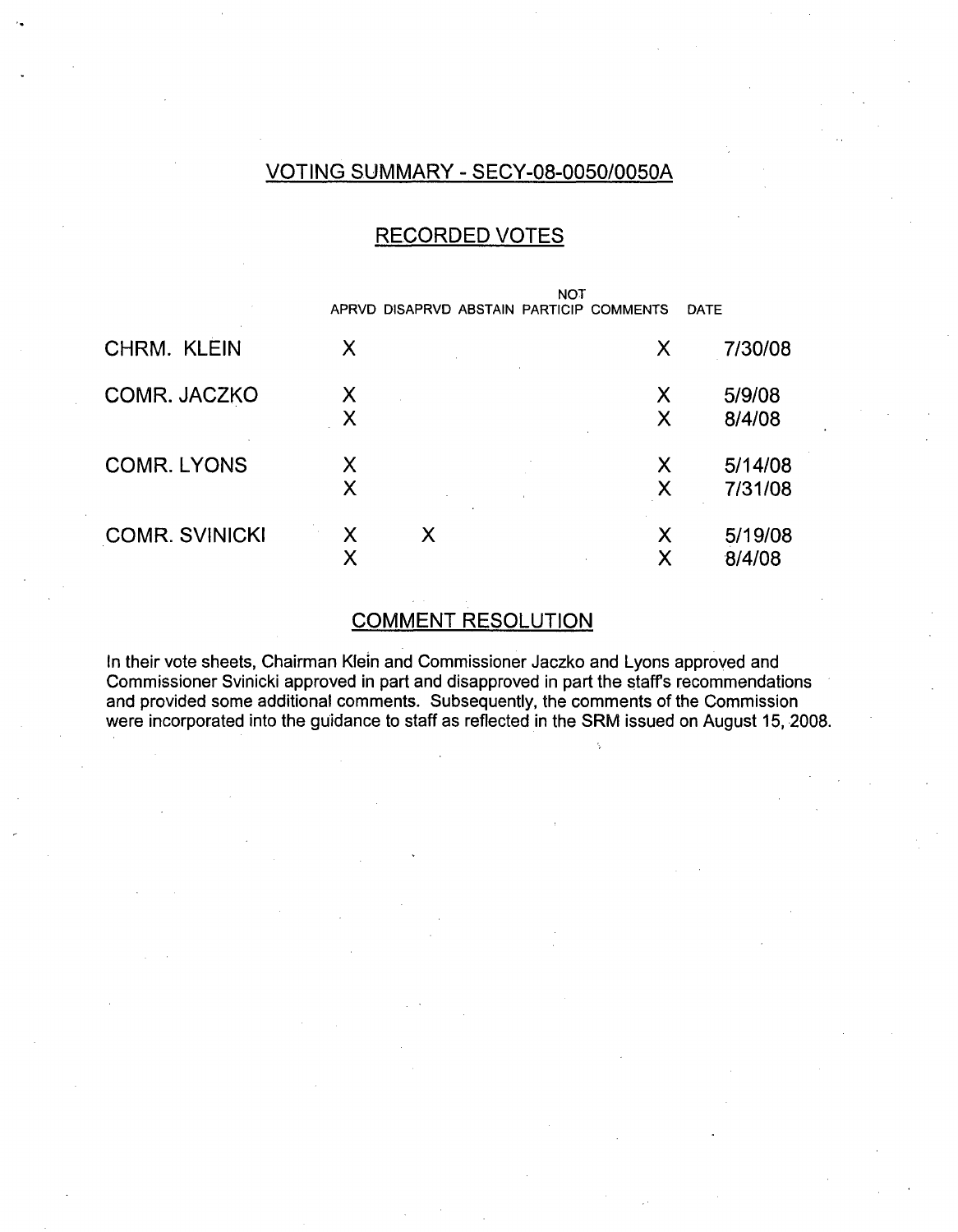## RESPONSE SHEET

- TO: Annette Vietti-Cook, Secretary
- FROM: CHAIRMAN KLEIN

,SUBJECT: SECY-08-0050A - FIREARMS GUIDELINES IMPLEMENTING SECTION 161A. OF THE ATOMIC ENERGY ACT OF 1954 AND ASSOCIATED POLICY ISSUES-SUPPLEMENTAL INFORMATION

| <b>Approved</b> | <b>Disapproved</b> | <b>Abstain</b> |
|-----------------|--------------------|----------------|
|                 |                    |                |

Not Participating **\_**

COMMENTS: Below Attached<sub>XX</sub> None

SIGNA

 $7/30/08$ 

DATE

Entered on "STARS" Yes  $\swarrow$  No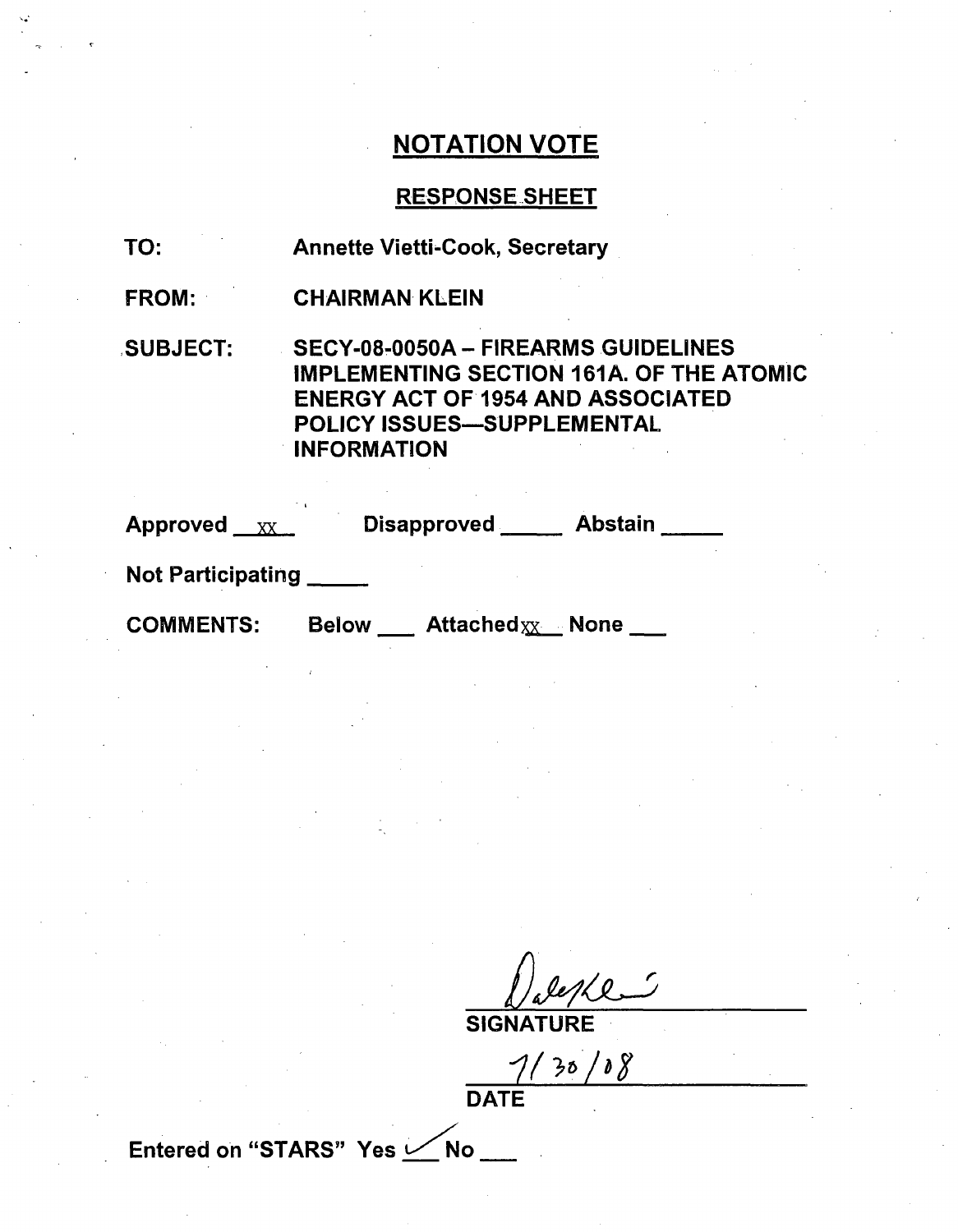#### Chairman Klein's Comments on **SECY-08-0050A** Firearms Guidelines Implementing Section **161A** of the Atomic Energy Act of 1954 and Associated Policy Issues - Supplemental Information

I approve the staff's five recommendations in SECY-08-0050A with only a minor comment. Staff should revise the letters to Governors to reflect that the NRC will publish a proposed rule rather than a direct final rule and companion proposed rule. I recognize the staff has been diligent in their efforts to move forward on the issuance of the Guidelines on the Use of Firearms by Security Personnel and I appreciate the hard work put forth by the staff.

1/20 xler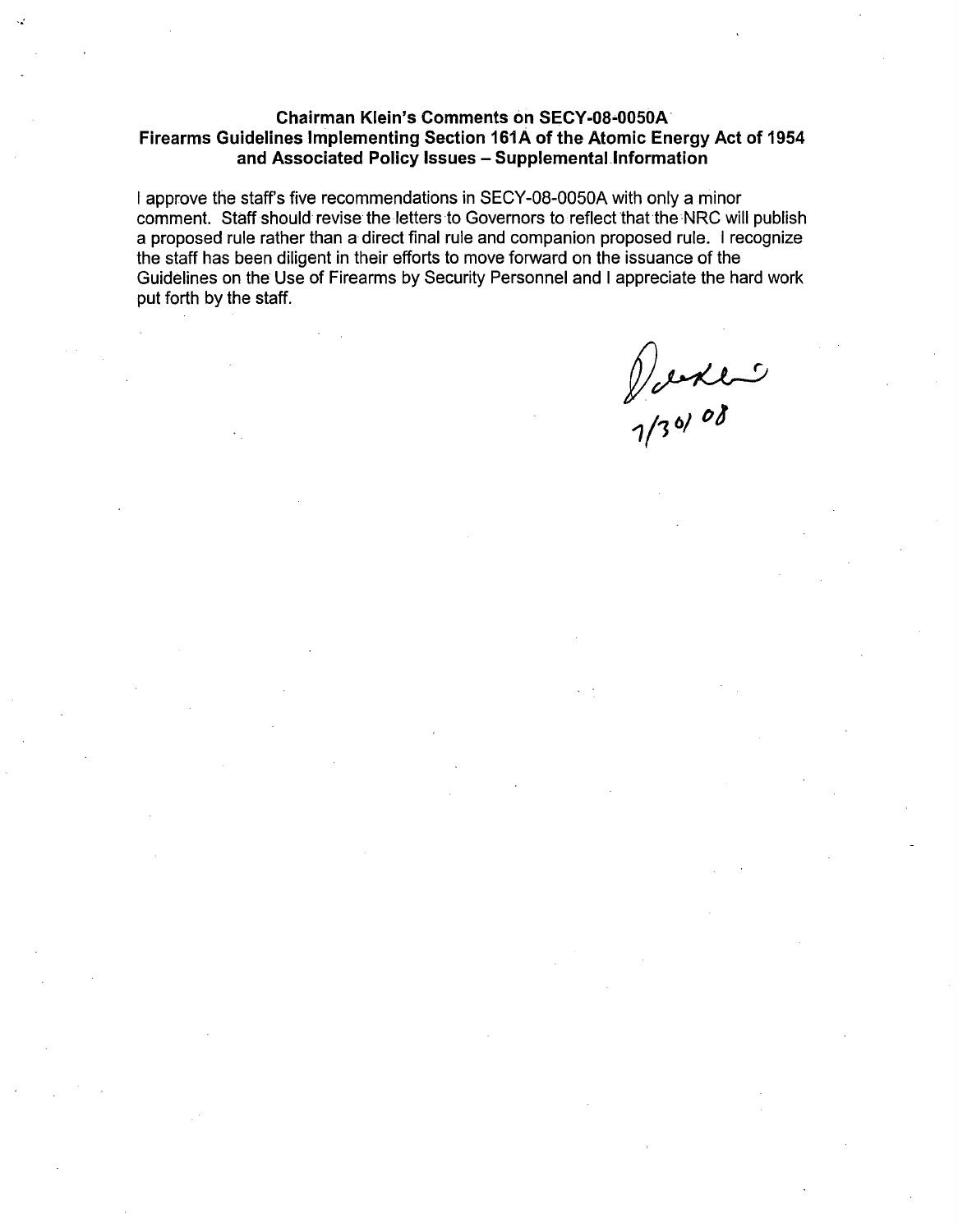### **RESPONSE SHEET**

| TO: |  | <b>Annette Vietti-Cook, Secretary</b> |  |
|-----|--|---------------------------------------|--|
|-----|--|---------------------------------------|--|

FROM: COMMISSIONER JACZKO

SUBJECT: SECY-08-0050 - FIREARMS GUIDELINES IMPLEMENTING SECTION 161A. OF THE ATOMIC ENERGY ACT OF 1954 AND ASSOCIATED POLICY ISSUES

| Approved __x_ | <b>Disapproved</b> | <b>Abstain</b> |
|---------------|--------------------|----------------|
|               |                    |                |

Not Participating

**COMMENTS:** 

Below \_\_\_ Attached \_x \_\_ None \_\_\_

**SIGNA DATE** 

Entered on "STARS" Yes X No \_\_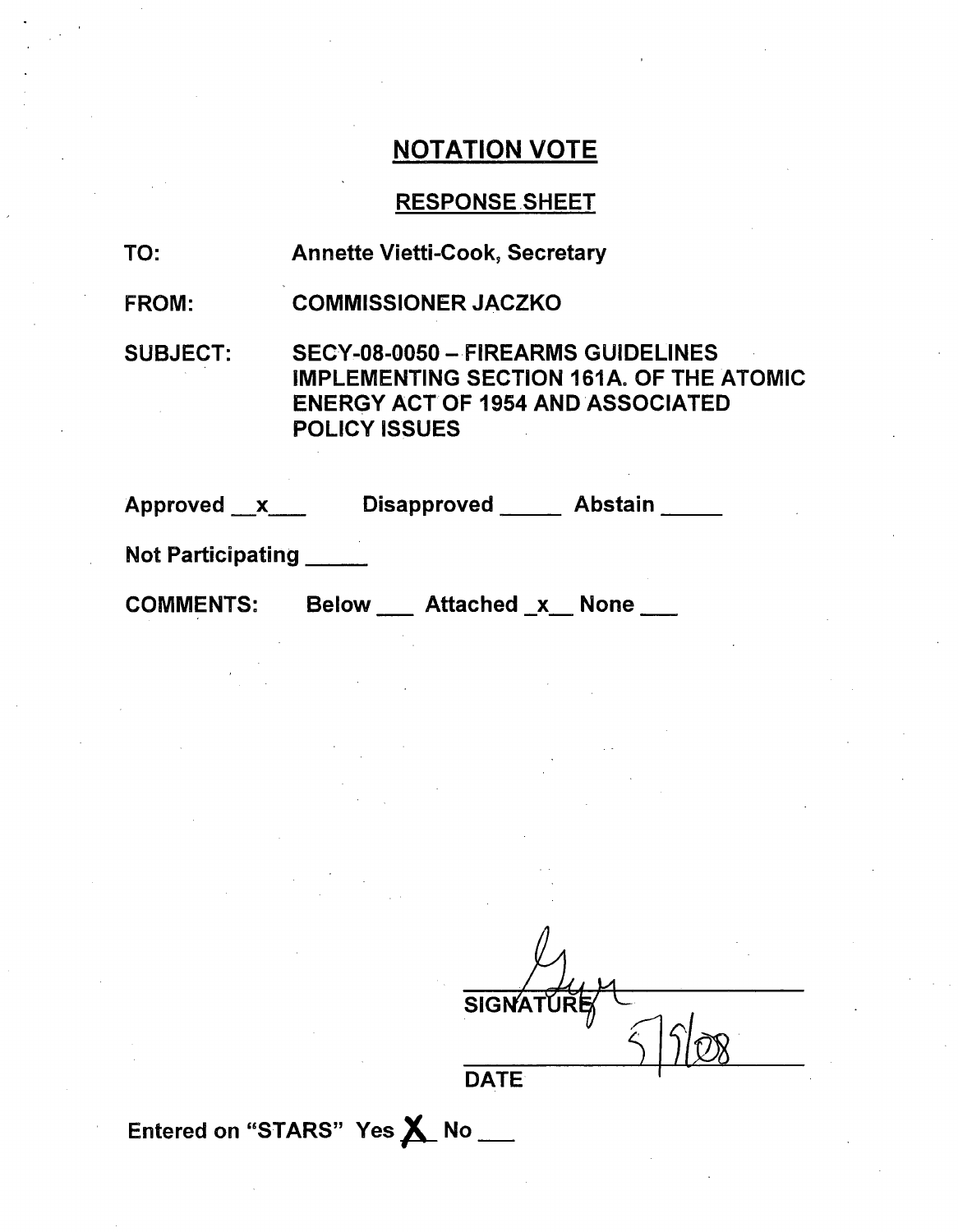#### Commissioner Jaczko's Comments on **SECY-08-0050** Firearms Guidelines Implementing Section **161A.** of the Atomic Energy Act of 1954 and Associated Policy Issues

**I,** in large part, approve of the staffs recommendations on the implementation issues associated with new section 161A. of the Atomic Energy Act. I appreciate the staffs efforts negotiating these guidelines and recognize that the staff has waded through complex policy and legal issues in reaching this point.

The additional authority outlined in these guidelines is voluntary; a licensee must request the authority in order for us to determine if they can be granted this authority. The information provided thus far does not appear to indicate that a significant number of licensee's are, in fact, anticipating requesting this additional authority on any expedited basis. If and when utilities do request this authority, however, the staff should have a low threshold for bringing any issues that may surface to the Commission as quickly as possible.

Additionally, I do'not believe the Guidance negotiated with the Department of Justice should emphasize the Commission's option of authorizing this additional authority by Order. Removing the emphasis on the issuance of Orders would not compromise the Commission's ability to be able to issue Orders on a case-by-case basis if the Commission were confronted with a request for the authority that it felt warranted a faster response than the final rulemaking schedule would provide. But because of the additional resource issues and consistency concerns that could be generated by granting this authority by Order to some licensees before settling on the specific language that would. be included in the final regulations, I do not see the need to encourage premature requests for this authority. I believe the better approach is to make it clear that the Commission's preference is to proceed with the development of regulations. If the staff feels it necessary to include the Commission's ability to issue Orders in these negotiated guidelines, I would recommend it mention the Commission's authority do so in a footnote appropriately located in the guidelines.

Gregory B. Jaczko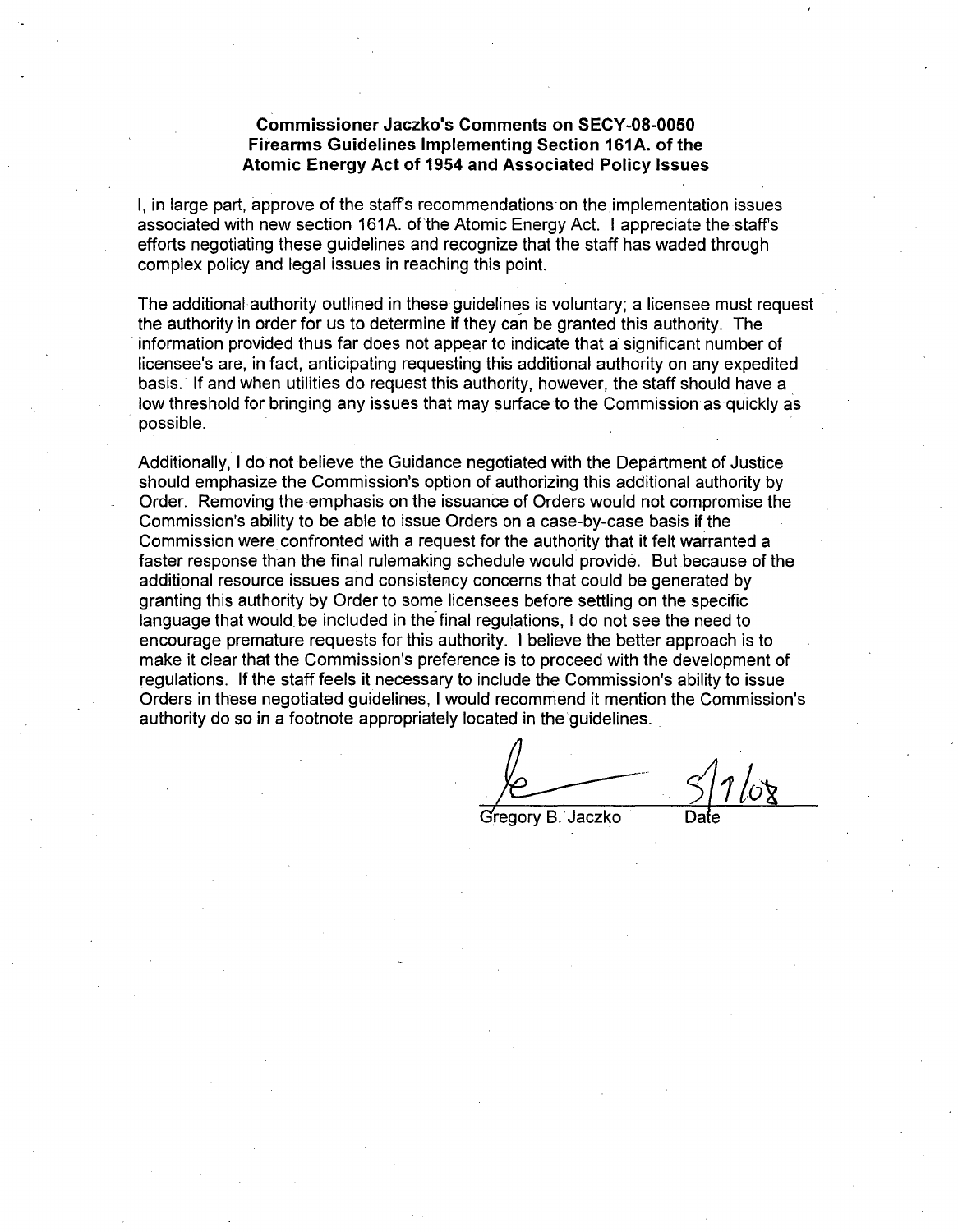# RESPONSE SHEET

# TO: Annette Vietti-Cook, Secretary

FROM: Commissioner Jaczko

SUBJECT: SECY-08-0050A **-** FIREARMS GUIDELINES IMPLEMENTING SECTION 161A. OF THE ATOMIC ENERGY ACT OF 1954 AND ASSOCIATED POLICY ISSUES-SUPPLEMENTAL INFORMATION

| Approved                 | <b>Abstain</b><br><b>Disapproved</b>           |
|--------------------------|------------------------------------------------|
| <b>Not Participating</b> |                                                |
| <b>COMMENTS:</b>         | <b>Attached</b><br><b>None</b><br><b>Below</b> |

 $\frac{S}{{S}}$ GNATURE **DATE**

Entered on "STARS" Yes No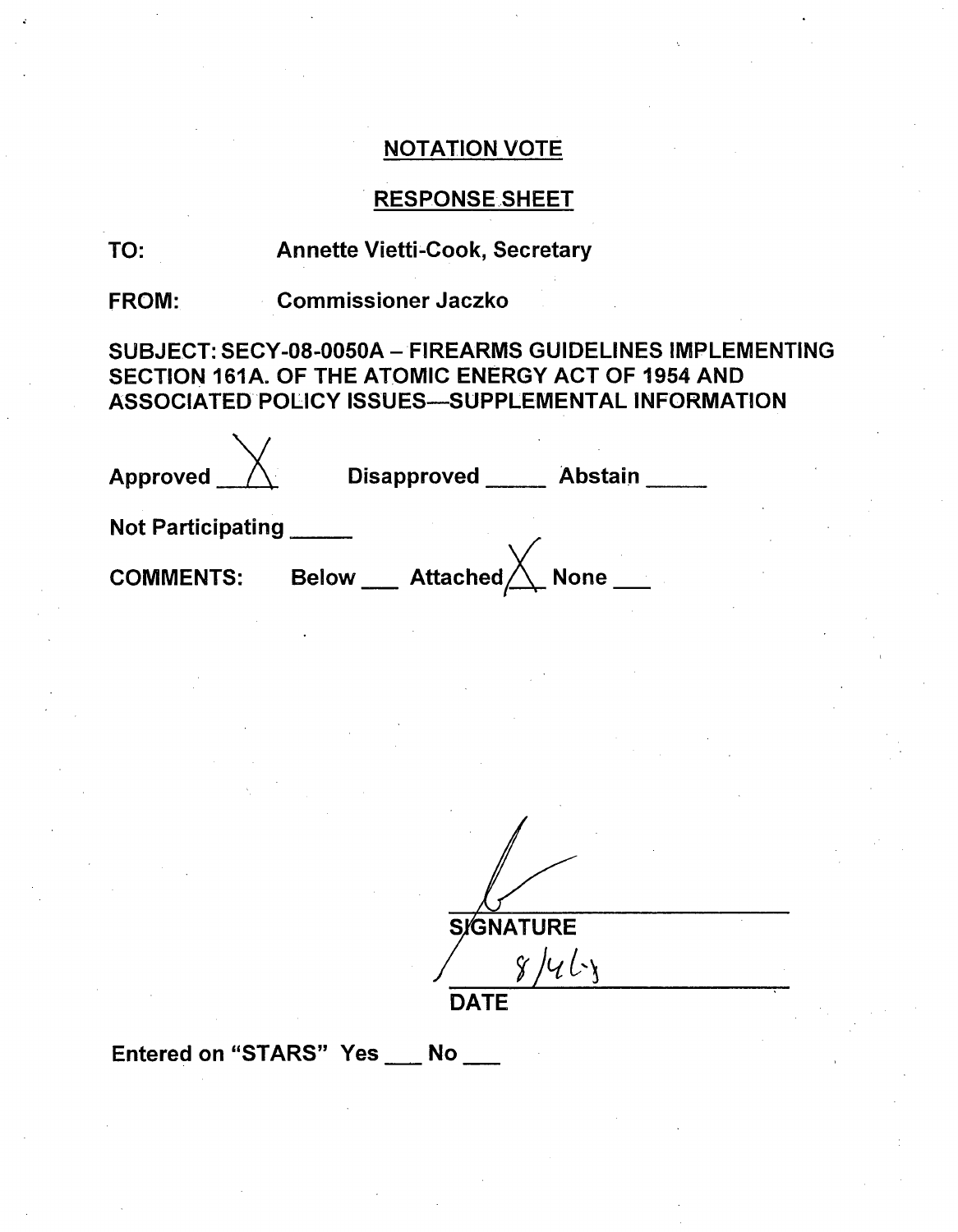#### • Commissioner Jaczko's Comments on **SECY-08-0050A** Firearms Guidelines Implementing Section **161A.** of the Atomic Energy Act of 1954 and Associated Policy Issues - Supplemental Information

I approve the staff process for moving forward with issuing the new firearms guidelines as a proposed rule rather than as a direct final rule, because of the need to explain the new Department of Justice interpretation regarding the use of existing (non-enhanced) weapons (subject to my comments on the previous version of this paper, SECY-08-0050.) As I indicated in my vote on the previous version of the paper, the staff should not encourage the use of orders for enhanced weapons. I am not convinced, however, that the staff should avoid using orders to implement the federal firearms check newly determined to be a requirement for the use of any weapons. In this case, I would support orders to quickly address this new interpretation while the staff continues to develop the complete rule on both existing and enhanced weaponry.

 $\frac{1}{2}$ u /0z ∉gory B. Jaczko

Date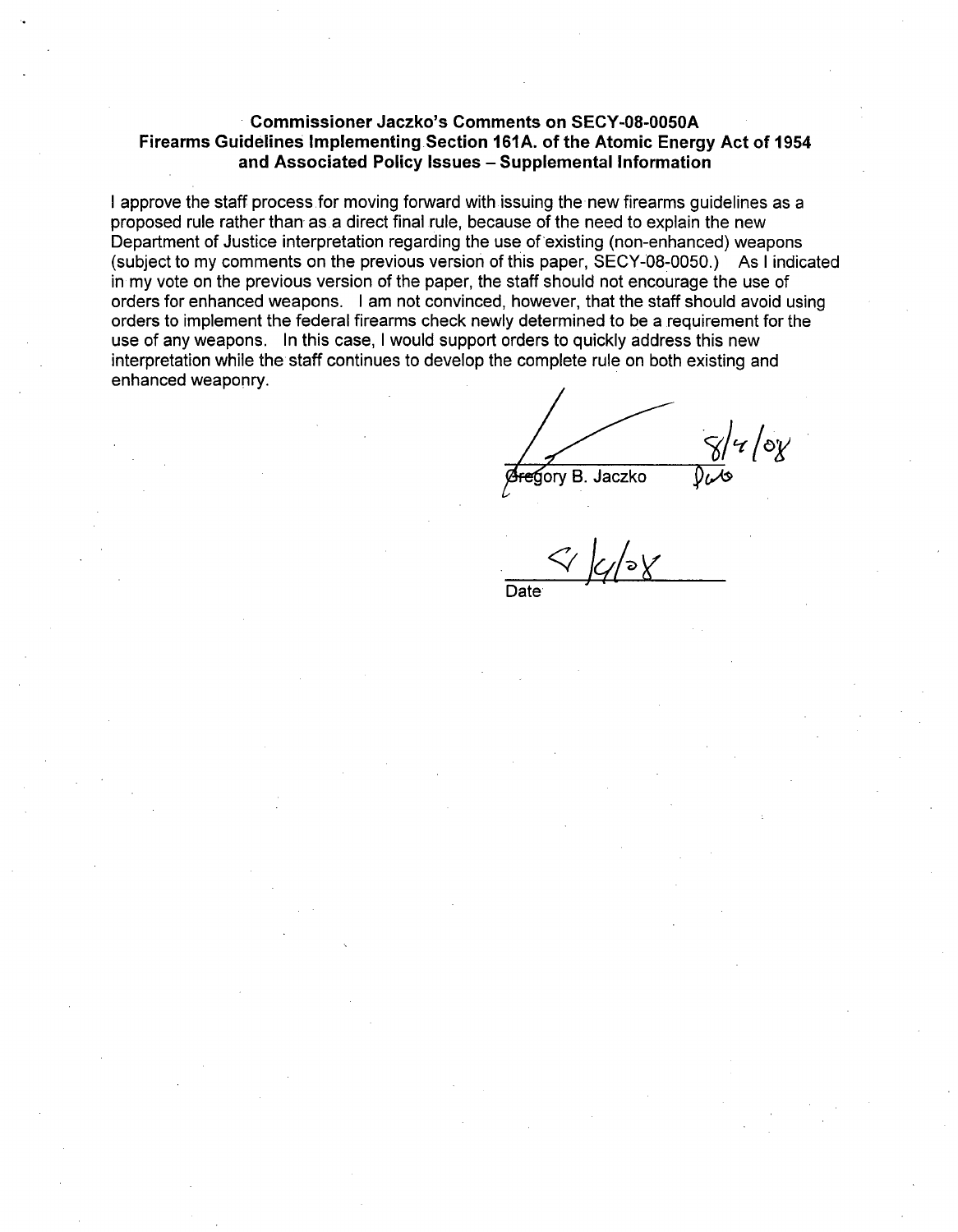# RESPONSE SHEET

| TO: | <b>Annette Vietti-Cook, Secretary</b> |
|-----|---------------------------------------|
|-----|---------------------------------------|

FROM: COMMISSIONER LYONS

SUBJECT: SECY-08-0050 - FIREARMS GUIDELINES IMPLEMENTING SECTION 161A. OF THE ATOMIC ENERGY ACT OF 1954 AND ASSOCIATED POLICY ISSUES

Approved X Disapproved Abstain

Not Participating

COMMENTS: Below \_\_\_\_ Attached \_<u>X </u> None

ons/ SIGNA

**50" /08**  $\frac{51/7}{\text{DATE}}$ 

### Entered on "STARS" Yes  $X$  No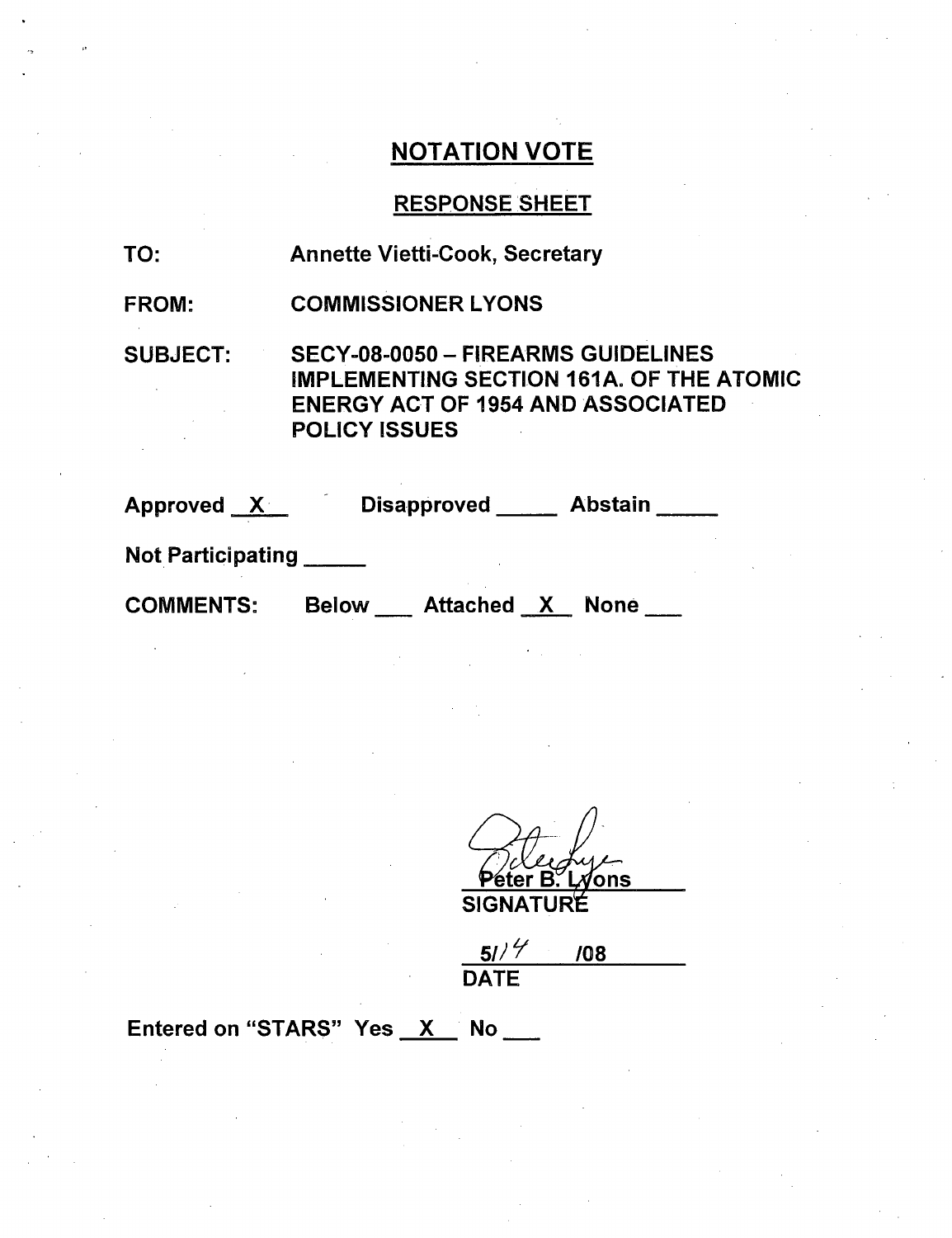#### Commissioner Lyons' Comments on **SECY-08-0050** Firearms Guidelines Implementing Section **161A-.** of the Atomic Energy Act of 1954-and Associated Policy Issues

I approve of the Guidelines on the Use of Firearms by Security Personnel to implement section 161A. of the Atomic Energy Act of 1954, as amended (AEA). I would like to commend the staff on its hard work developing these guidelines in consultation with the Department of Justice (DOJ). I am very interested in ensuring that the defensive capabilities of the guard forces at NRC-licensed facilities are enhanced to the maximum extent allowed by law. I believe these guidelines will make that goal more achievable. Additionally, in the interest of time, I approve the bifurcation of this final rule and the final rule containing provisions for power reactor security which the Commission can act on later. In the instant case, I approve publishing a direct final rule and a companion proposed rule consistent with these guidelines.

I agree with Commissioner Jaczko's comment that it is important that the staff is aware of the Commission's preference to implement the guidelines through the development of regulations; however, I believe it adds clarity for the staff to point out in the *Federal Register* notice that, should the need arise, the Commission may also issue orders on a case-by-case basis were a licensee to request this authorization before the regulations can be enacted. Finally, because DOJ requested that we not share the guidelines with external stakeholders during their development, I support the staff's proposal for the NRC to send a letter to the Governors of States, Commonwealths, and Territories and the Mayor of the District of Columbia to inform them of the expected publication of these guidelines prior to publishing them in the Federal *Register,* subject to the following edit of the first sentence of the draft letter:

On behalf of the U.S. Nuclear Regulatory Commission (Commission or NRC), I am writing to let you know about actions the Commission is planning to take. The Commission is in the process of issuing firearms guidelines implementing the provisions of new section 161A. of the Atomic Energy Act of 1954 (AEA), as amended.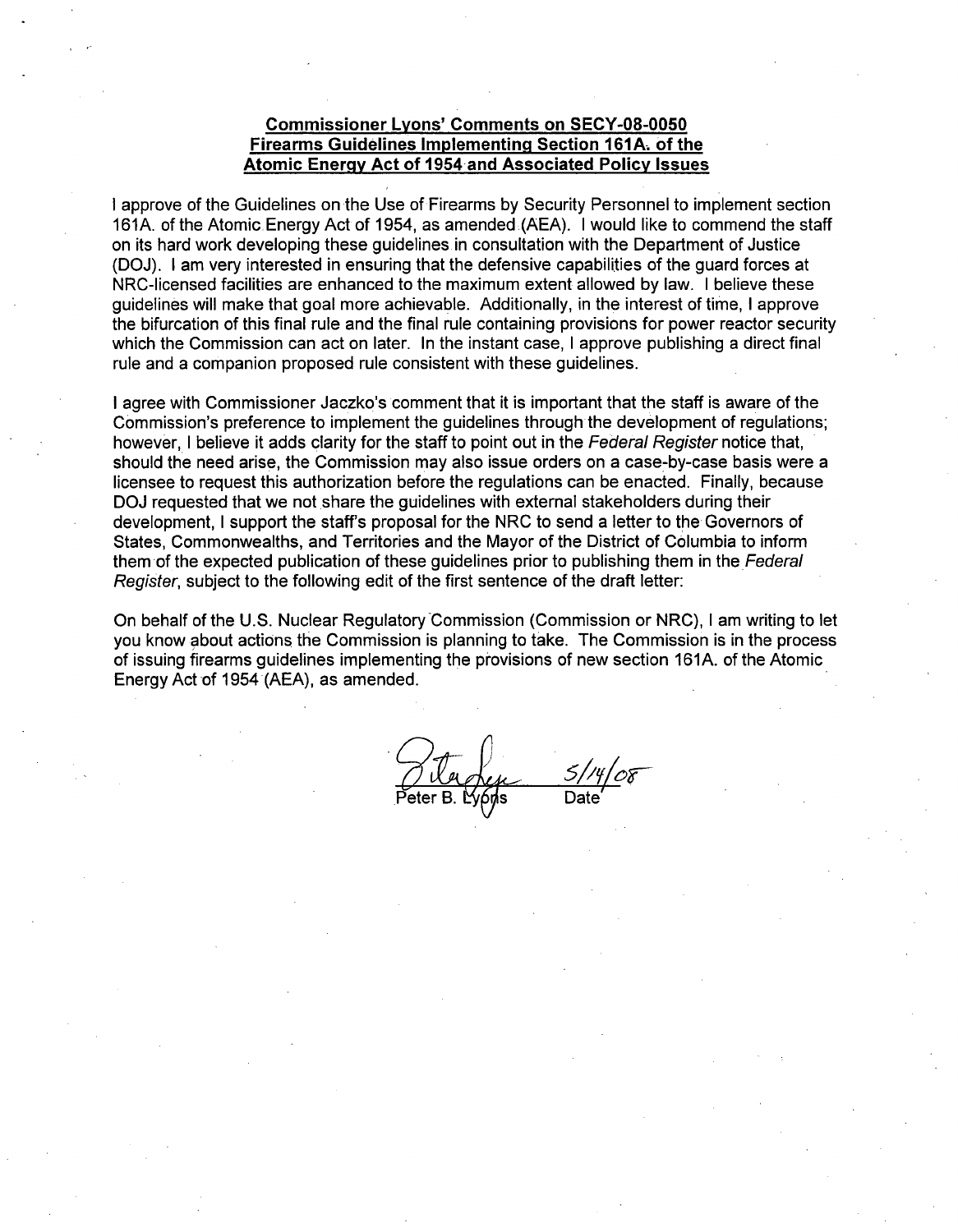## **RESPONSE SHEET**

| TO: |  | <b>Annette Vietti-Cook, Secretary</b> |  |
|-----|--|---------------------------------------|--|
|-----|--|---------------------------------------|--|

FROM: COMMISSIONER LYONS

SUBJECT: SECY-08-0050A - FIREARMS GUIDELINES IMPLEMENTING SECTION 161A. OF THE ATOMIC ENERGY ACT OF 1954 AND ASSOCIATED POLICY ISSUES-SUPPLEMENTAL INFORMATION

| Approved                 | <b>Disapproved</b>              | <b>Abstain</b> |
|--------------------------|---------------------------------|----------------|
| <b>Not Participating</b> |                                 |                |
| <b>COMMENTS:</b>         | <b>Attached</b><br><b>Below</b> | <b>None</b>    |

rońs **SIGNATURE** 

**7/** 3/ /o8 DATE

Entered on "STARS" Yes X No \_\_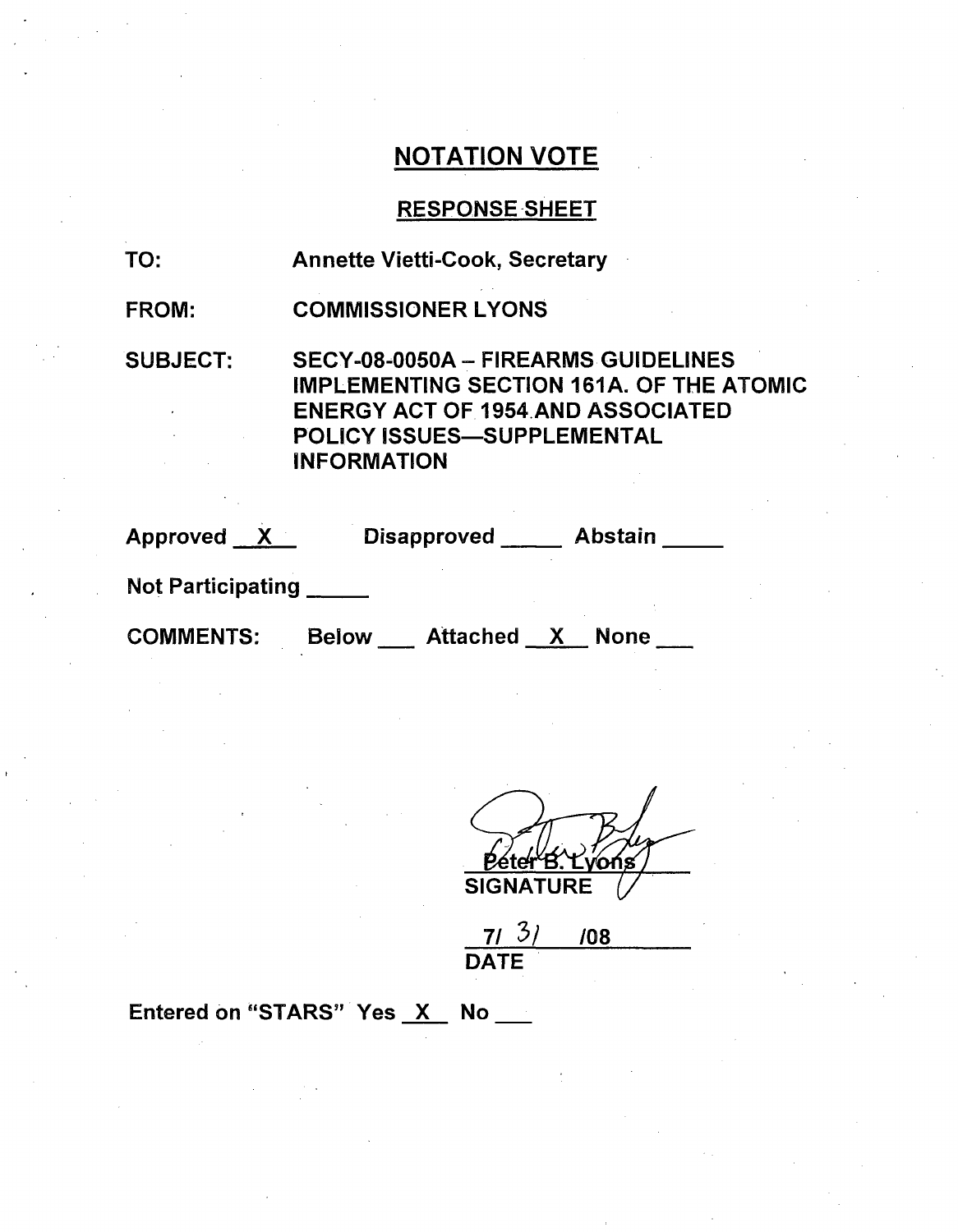#### Commissioner Lyons' Comments on **SECY-08-0050A** - Firearms Guidelines Implementing Section **161A.** of the Atomic Energy Act of 1954 and Associated Policy Issues - Supplemental Information

I approve the staff's five recommendations in SECY-08-0050A. I appreciate the staff's efforts to work with DOJ to revise the firearms guidelines as a result of DOJ's revised interpretation of subsection c. of section 161A., as expeditiously as possible. Because of the expanded number of individuals who will be subject to the revised guidelines, I support the staff's decisions to publish a proposed rule seeking public comment rather than using a direct final rule and companion proposed rule, and to not use orders to require licensees to immediately commence security checks for security personnel prior to publication of a final rule. I also agree with Chairman Klein's comment about revising the letters to the Governors.

Peter B. Lyons / Date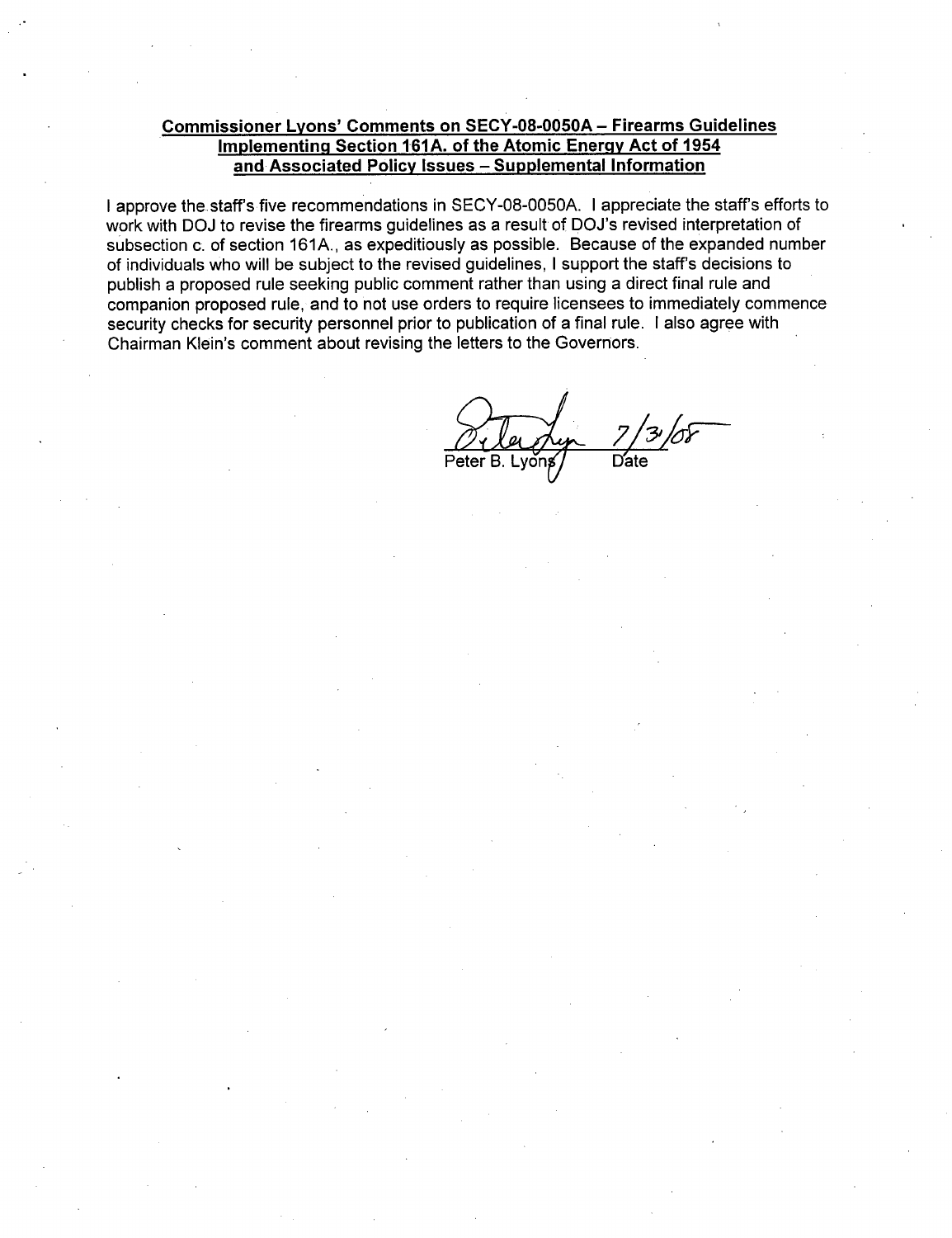## RESPONSE SHEET

- TO: Annette Vietti-Cook, Secretary
- FROM: COMMISSIONER SVINICKI

SUBJECT: SECY-08-0050 - FIREARMS GUIDELINES IMPLEMENTING SECTION 161A. OF THE ATOMIC ENERGY ACT OF 1954 AND ASSOCIATED POLICY ISSUES

| $\mathsf{X}^{\mathsf{in} \, \mathsf{part}}$<br>Approved | X <sup>in part</sup><br><b>Disapproved</b><br><b>Abstain</b> |  |
|---------------------------------------------------------|--------------------------------------------------------------|--|
| <b>Not Participating</b>                                |                                                              |  |
| <b>COMMENTS:</b>                                        | Attached <u>X</u> None<br><b>Below</b>                       |  |

**SIGNATURE** 

 $05140/06$ DATE

Entered on "STARS" Yes  $\swarrow$  No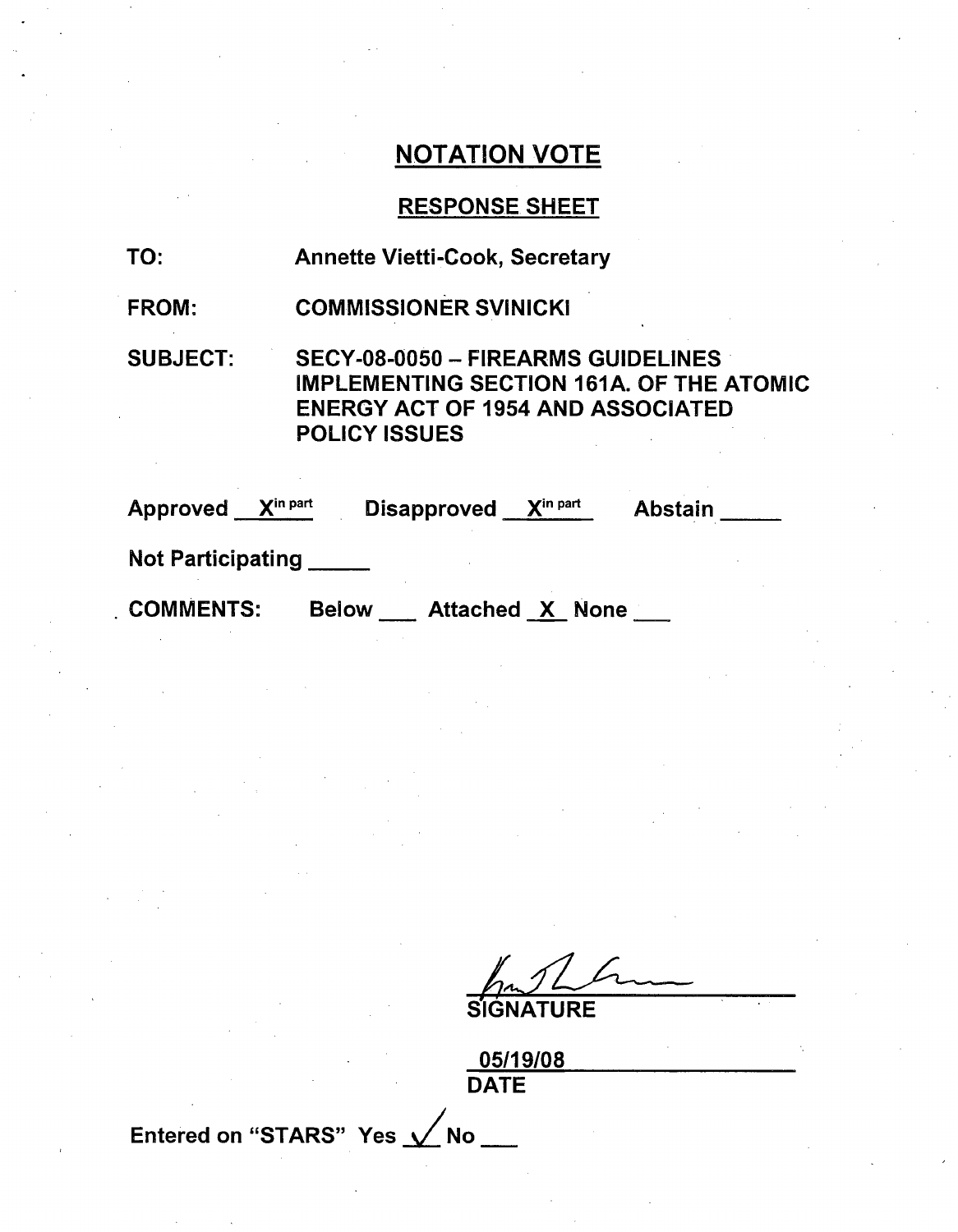#### Commissioner Svinicki's Comments on **SECY-08-0050** Firearms Guidelines Implementing Section **161A.** of-the Atomic Energy Actof 1954 and-Associated Policy Issues

I approve in part and disapprove in part of the staff's six recommendations contained in SECY-08-0050 regarding matters associated with the implementation of section 161A. of the Atomic Energy Act, as explained in greater detail below. I compliment the staff on a very thorough, and consequently highly actionable, evaluation of these issues and a proposed path forward on each.

I approve issuing the firearms guidelines and notice in Enclosure 1, after obtaining the approval of the Attorney General, and publishing them in the Federal Register. I also approve staff's recommendation to separate the firearms guidelines and power reactor security regulations into two separate rulemakings.

I approve issuing a letter to the Governors of States, Commonwealths, and Territories and the Mayor of the District of Columbia as modeled in Enclosure 5. However, the letter as drafted does not make clear that, as noted by Commissioner Jaczko, seeking the additional authorities available in Section 161A. is voluntary on the part of licensees and certificate holders. I support adding language to this letter which would make clear that the letter is not a notification of specific licensees' or certificate holders' intentions to apply to the NRC for this additional authority.

I approve authorizing the staff to develop a separate rulemaking expanding section 161A. authority to additional classes of facilities and radioactive material. The specifics laid out in Enclosure 3 appear to form a reasonable basis for proceeding (both the screening criteria and their application as laid out in Table 3-1); however, the rulemaking will provide a more fulsome context to consider these specifics.

I do not support the delegation by the Commission to the Executive Director of Operations (EDO) of the authority to sign the direct final rule and companion proposed rule "to expedite their issuance." I would note that the proposed timeline laid out in Enclosure 4 provides 42 weeks for the issuance of the direct final rule and companion proposed rule, including 4 weeks for the EDO's own review of the rulemaking package. Staff has noted of its own accord that "[d]evelopment of the firearms guidelines **...** raised many complex and novel policy, technical, and legal issues for NRC and DOJ staffs." In light of this, I do not believe that Commission review and deliberation should be the primary element sacrificed in the interest of agency timeliness.

I also approve the public release of SECY-08-0050 and its enclosures following the publication of the approved firearms guidelines in the Federal Register, as recommended by staff.

Finally, I agree with Commissioner Lyons that orders are a valid  $-$  although not preferred  $$ alternative for authorizing this additional authority. As such, it is legitimate for the *Federal Register* notice to state that orders may be issued on a case-by-case basis should that be necessary.

ristine L. Svinicki **5/17/08**